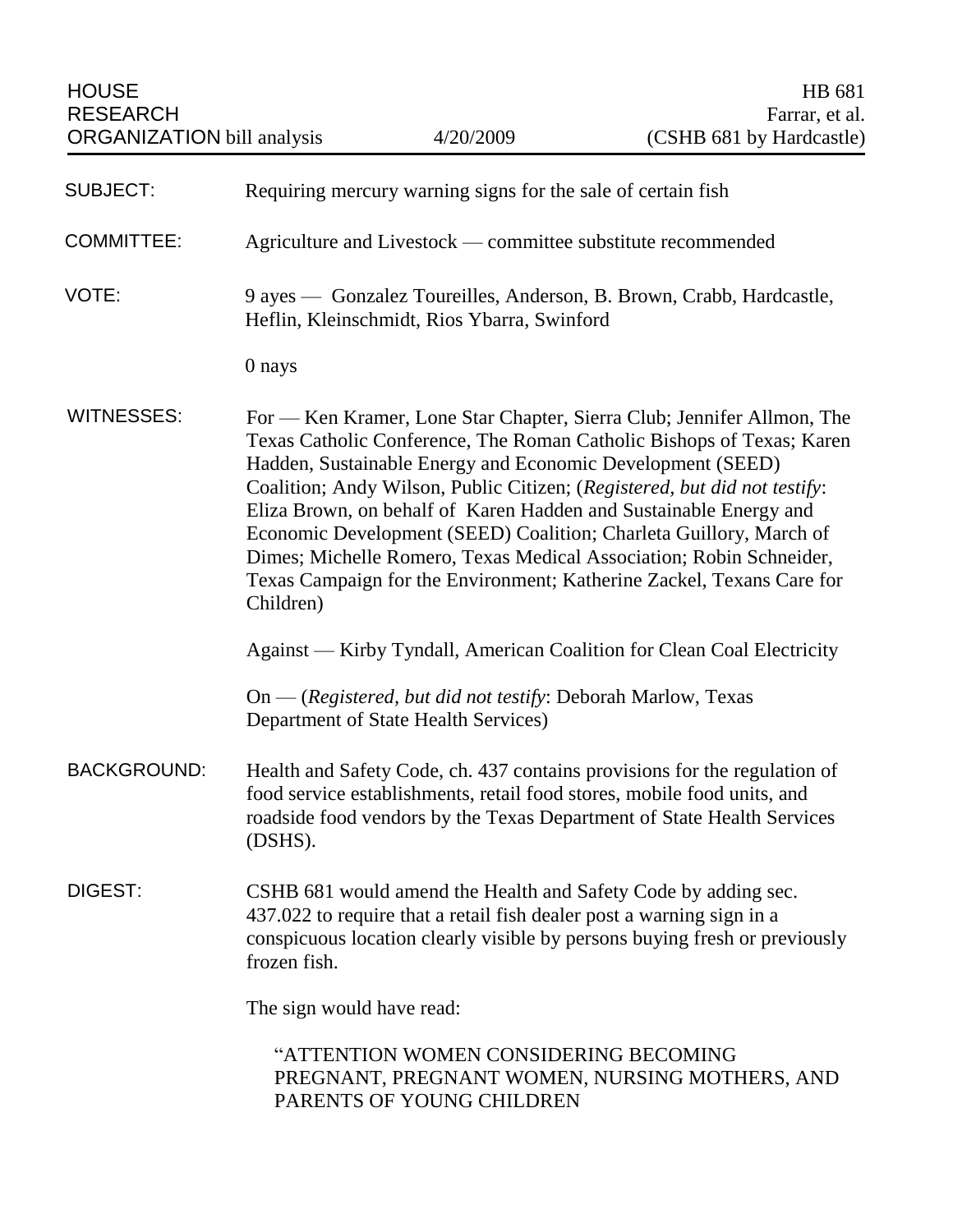## HB 681 House Research Organization page 2

|                           | Some fish and shellfish, especially large fish such as shark, swordfish,<br>king mackerel, and tilefish, contain high levels of mercury that may<br>harm the developing nervous system of a child.                                                                                                                                                                                                                                                                                                                                                                                                                                      |
|---------------------------|-----------------------------------------------------------------------------------------------------------------------------------------------------------------------------------------------------------------------------------------------------------------------------------------------------------------------------------------------------------------------------------------------------------------------------------------------------------------------------------------------------------------------------------------------------------------------------------------------------------------------------------------|
|                           | For more information about the risks of mercury in fish and shellfish<br>call the Texas Department of State Health Services' food information<br>line toll-free at [telephone number]."                                                                                                                                                                                                                                                                                                                                                                                                                                                 |
|                           | The bill would take effect September 1, 2009.                                                                                                                                                                                                                                                                                                                                                                                                                                                                                                                                                                                           |
| <b>SUPPORTERS</b><br>SAY: | CSHB 681 would provide important information to help consumers make<br>more educated choices on what fish they may purchase for themselves and<br>their families. The form of mercury found in fish is a neurotoxin that<br>damages, destroys, or impairs the functioning of nerve tissue and takes<br>months to leave the body. As such, it is especially crucial to provide<br>information about mercury levels in certain types of fish to women who<br>are pregnant, may become pregnant, who are nursing, or have young<br>children, as higher levels of mercury may harm an unborn or young child's<br>developing nervous system. |
|                           | The harmful effects of mercury exposure in young children are well<br>documented and continue to emerge. For example, a 2008 study by the<br>University of Texas Health Science Center at San Antonio showed a<br>statistically significant link between pounds of industrial release of<br>mercury and increased autism rates. Other harmful effects of high mercury<br>levels include lowered IQ, slow language development, vision and hearing<br>difficulties, and problems with memory.                                                                                                                                            |
|                           | Despite the abundant evidence linking high levels of mercury in fish to<br>adverse effects in children, many consumers are not aware of the link. The<br>bill simply would allow DSHS to issue the same advisories that the Food<br>and Drug Administration (FDA) and the Environmental Protection<br>Agency (EPA) already are issuing to this at-risk population. The bill<br>would not discourage eating all fish or shellfish, which are an important<br>part of a healthy diet, only those that have proven to contain harmful<br>amounts of mercury.                                                                               |
| <b>OPPONENTS</b><br>SAY:  | While CSHB 681 is well-intended, it could have the unintended<br>consequence of discouraging people from consuming any fish or shellfish<br>for fear of mercury intake. This inadvertently could keep people from                                                                                                                                                                                                                                                                                                                                                                                                                       |